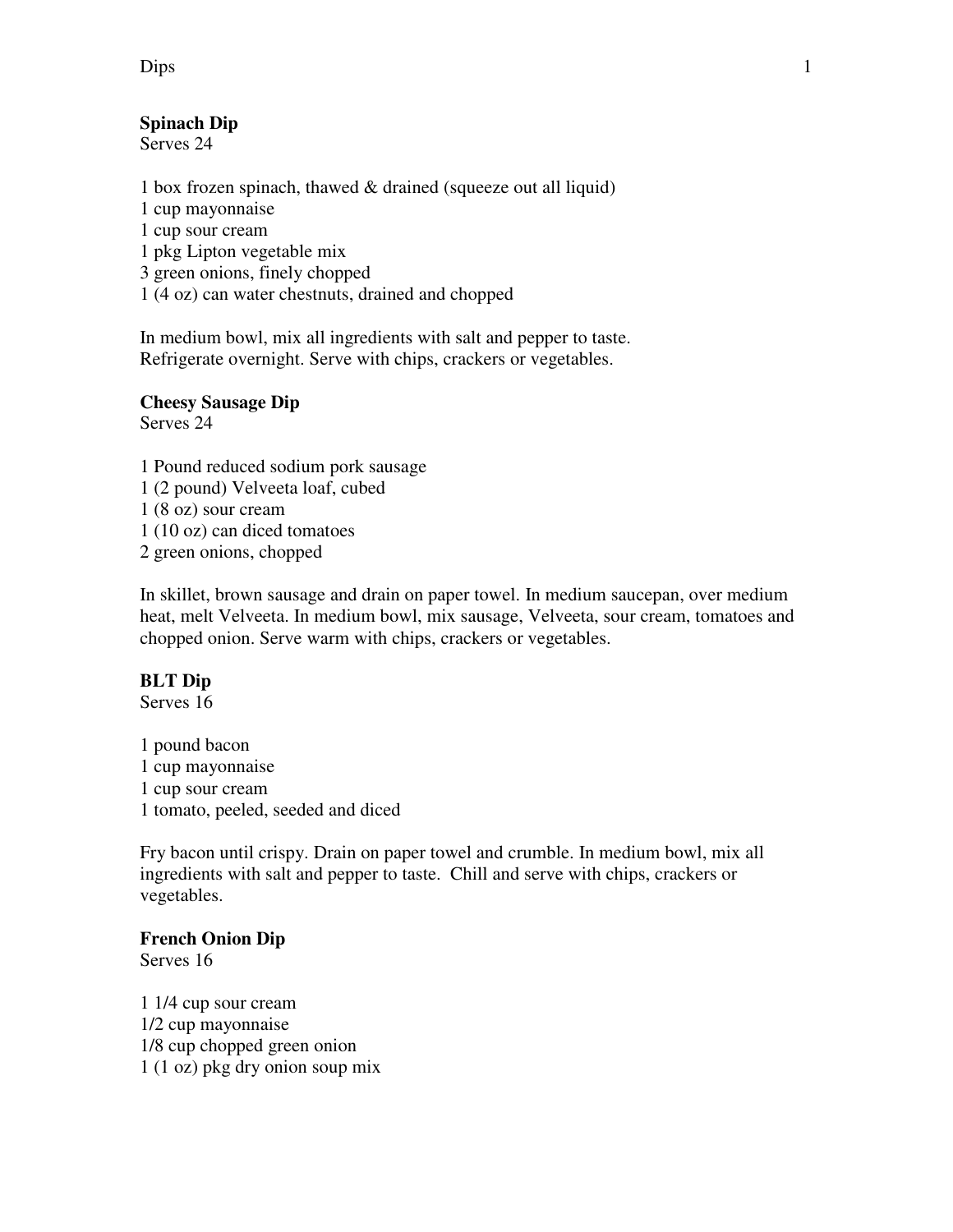Dips 2

In small bowl, mix all ingredients together with salt and pepper to taste. Refrigerate for several hours. Serve with chips, crackers or vegetables.

### **Seven Layer Taco Dip**

Serves 56

1 (1 oz) pkg taco seasoning mix 1 (16 oz) can refried beans 1 (8 oz) pkg cream cheese 1 (16 oz) sour cream 1 large tomato, chopped 1 green bell pepper, chopped 1 bunch green onion, chopped 1 small head iceberg lettuce, shredded 1 (6 oz) can sliced black olives, drained 2 cups shredded cheddar or fiesta blend cheese

In medium bowl, blend taco seasoning and refried beans. Spread mixture onto large serving platter. In medium bowl, cream cheese and sour cream together. Spread mixture over refried beans. Layer remaining ingredients over first two layers in this order: tomato, bell pepper, onions, lettuce, and cheese. Garnish with black olives. (I don't. I hate olives!)

#### **Fruit Dip**

Serves 16

1 (8 oz) pkg softened cream cheese 1 (7 oz) jar marshmallow creme 1 tbsp lime or lemon juice 1 tsp lime or lemon zest

In large bowl, blend all ingredients until smooth. Refrigerate until ready to serve. Serve with assortment of fruits. (This is my favorite sweet dip. I served it at my daughter's wedding. Yum!!!)

#### **Harvest Dip**

Serves 24

1 (8 oz) cream cheese 1 cup confectioner's sugar 2 tsp pumpkin pie spice 1 (8oz) frozen whip topping, thawed

In medium bowl, combine all ingredients until smooth. Refrigerate until ready to serve. Serve with apples and ginger snaps.